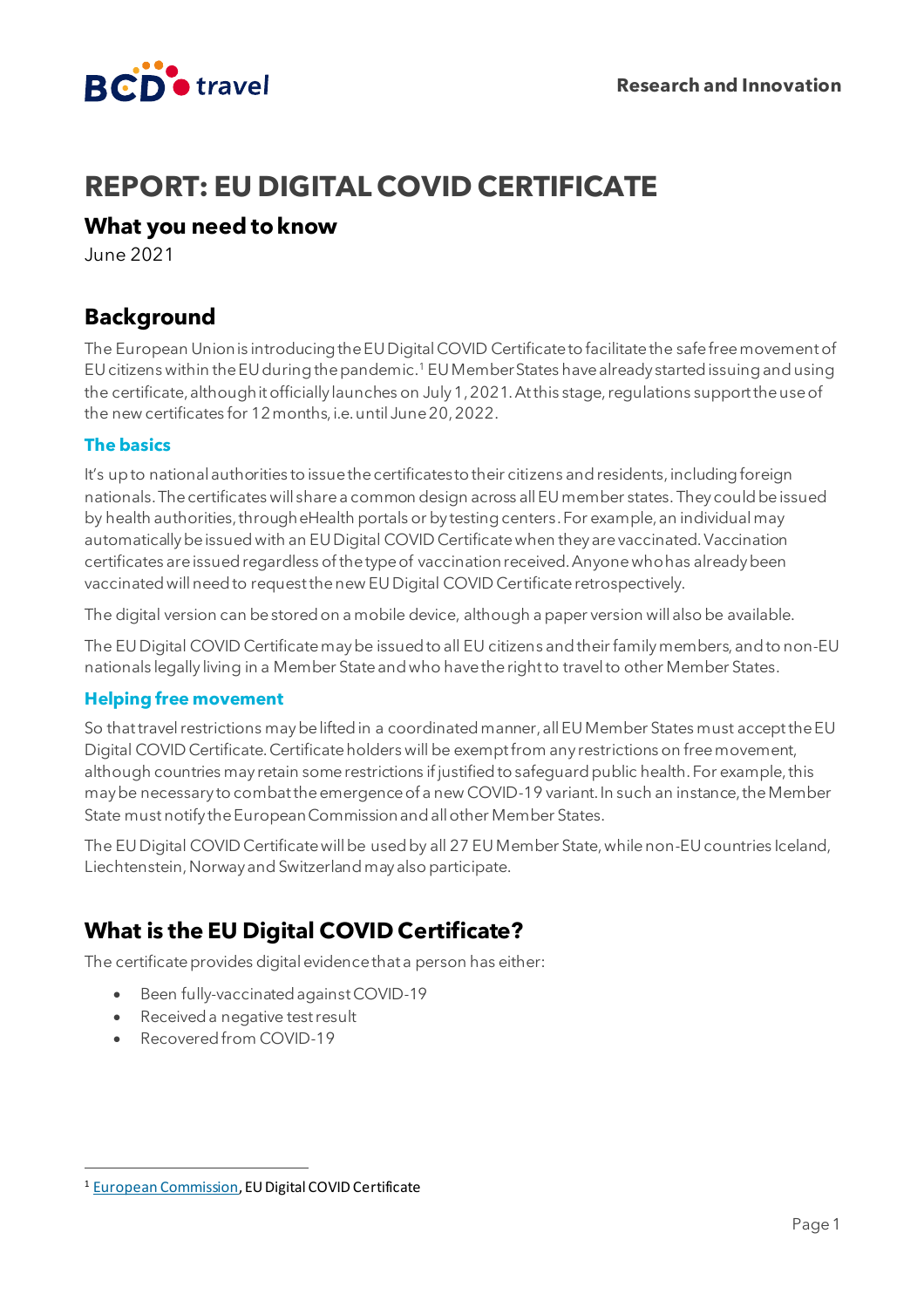#### **Key features**

- Available in paper or digital format
- Uses a QR codefor sharing essential information
- QR codes includes a digital signature to authenticate the certificate
- Free of charge
- In national language and in English
- Safe and secure
- Valid in all EU countries

#### **How it works**

When traveling within the EU, EU citizens should carry the certificatewith them, either in digital or paper format. When crossing a border, the authorities scan the QR code on the certificate, its digital signature is verified, authenticating the certificate. Each organization that issues the certificatehas its own digital signature key, and these are stored in a secure database in each country.

Using a gateway created by the European Commission, certificate signatures can be verified across the EU. The personal data of the certificate holder is not shared during this process.

The QR code will show if the holder has been vaccinated, has a negative test result, or has previously recovered from COVID-19. It is upto individualMember States to decide whether a vaccination certificate is accepted after one dose or after full-vaccination.

### **Personal data**

The certificate contains certain key information, including name, date of birth, date certificate was issued, relevant information about vaccination, testing or recovery, and a unique identifier.<sup>2</sup>

- Vaccination certificate: vaccine type and manufacturer, number of doses received, date of vaccination
- Test certificate: type of test, date and time of test, place and result
- Recovery certificate: date of positive test result, validity period

This information remains on the certificate and is not stored or retained whenever a Member State verifies the certificate.

For verification purposes, Member States may only check the validity and authenticity of the certificate. All health data remains with the issuing Member State.

### **Interoperability**

Interoperability is achieved by standardizing vaccination, test andrecovery certificates across the EU according to agreed policies, rules and specifications. Any certificate issued in one Member State should therefore be verifiable in another Member State.

<sup>2</sup> [European Commission](https://ec.europa.eu/commission/presscorner/detail/en/QANDA_21_2781) – EU Digital COVID Certificate Q&A